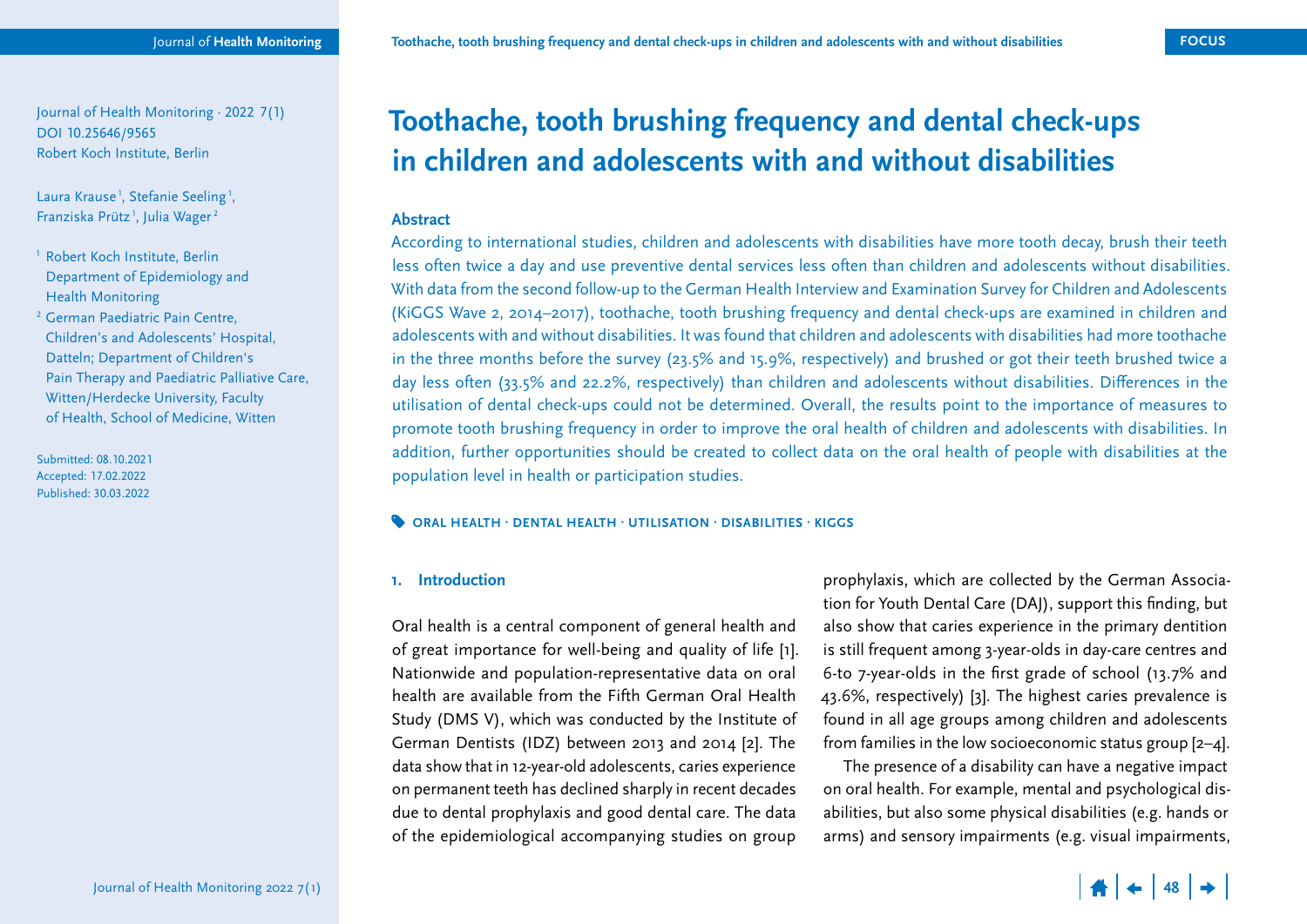## <span id="page-1-0"></span>**KiGGS Wave 2**

Second follow-up to the German Health Interview and Examination Survey for Children and Adolescents

#### **Data owner:** Robert Koch Institute

**Aim:** Providing reliable information on health status, health-related behaviour, living conditions, protective and risk factors, and health care among children, adolescents and young adults living in Germany, with the possibility of trend and longitudinal analyses

**Study design**: Combined cross-sectional and cohort study

## **Cross-sectional study in KiGGS Wave 2**

**Age range:** 0–17 years **Population:** Children and adolescents with permanent residence in Germany **Sampling:** Samples from official residency registries - randomly selected children and adolescents from the 167 cities and municipalities covered by the KiGGS baseline study **Sample size:** 15,023 participants

#### **KiGGS cohort study in KiGGS Wave 2**

**Age range:** 10–31 years **Sampling:** Re-invitation of everyone who took part in the KiGGS baseline study and who was willing to participate in a follow-up **Sample size:** 10,853 participants

#### **KiGGS survey waves**

- ▶ KiGGS baseline study (2003–2006), examination and interview survey
- ▶ KiGGS Wave1 (2009–2012), interview survey
- ▶ KiGGS Wave2 (2014–2017), examination and interview survey

More information is available at [www.kiggs-studie.de/english](https://www.kiggs-studie.de/english)

hearing impairments) can be associated with poorer oral health [5]. Overall, there are very few studies on the oral health of children and adolescents with disabilities in Germany [5]. A few studies have examined the oral health of children and adolescents with disabilities in comparison to children and adolescents without disabilities [6–8]. The results indicate that, on average, children and adolescents with disabilities have a (significantly) higher caries experience than children and adolescents without disabilities [6–8]. Furthermore, isolated studies have examined the oral health of children and adolescents with disabilities without making a comparison to children and adolescents without disabilities [9-11]. According to the results, children and adolescents with intellectual and mental disabilities have significantly higher caries experience than children and adolescents with physical disabilities [9–11]. In this respect, the oral health of children and adolescents with disabilities varies depending on the type and severity of the disability [12].

In order to prevent caries, in addition to a tooth-healthy diet and the use of fluorides (e.g. fluoride toothpaste for brushing teeth, fluoridated salt for meal preparation), appropriate dental care and regular dental check-ups are essential [13, 14]. In addition to frequency (at least twice a day), the duration of tooth brushing also plays a role in dental care; at least two minutes are recommended here, regardless of the type of toothbrush [14]. In the second follow-up to the German Health Interview and Examination Survey for Children and Adolescents (KiGGS Wave 2, 2014 –2017), data was collected on the frequency of tooth brushing and the utilisation of dental check-ups [15]. The analyses to date show that 22.3% of children and adolescents aged

0 to 17 years brush or get their teeth brushed less frequently than twice a day, and 19.7% present themselves for check-ups at a dental practice less frequently than twice a year. In families with low socioeconomic status, the figures are 40.3% (twice-daily tooth brushing) and 31.8% (twice-yearly dental check-ups) [15]. Whether children and adolescents with and without disabilities differ in their oral health behaviour has been rarely studied and only internationally [16, 17]. The studies provide evidence that children and adolescents with disabilities have less favourable oral health behaviour than children and adolescents without disabilities.

Against this background, this article describes the occurrence of toothache, the frequency of tooth brushing and the utilisation of dental check-ups in 3- to 17-year-old children and adolescents with and without officially recognised disability (in the following children and adolescents with and without disabilities, [Info box 1\)](#page-2-0) on the basis of data from KiGGS Wave 2 (2014–2017). Statements on the presence of caries cannot be made because no dental examination took place in KiGGS Wave 2. The indicator on toothache [18] is used as an indication of caries.

## **2. Methodology 2.1 Sample design and study conduct**

KiGGS is part of the health monitoring system of the Robert Koch Institute (RKI) [23]. The KiGGS baseline study (2003–2006) provided population-based, nationally representative results on the health situation of 0- to 17-year-old children and adolescents in Germany for the first time. With KiGGS Wave 2 (2014–2017), a good ten years later, the most

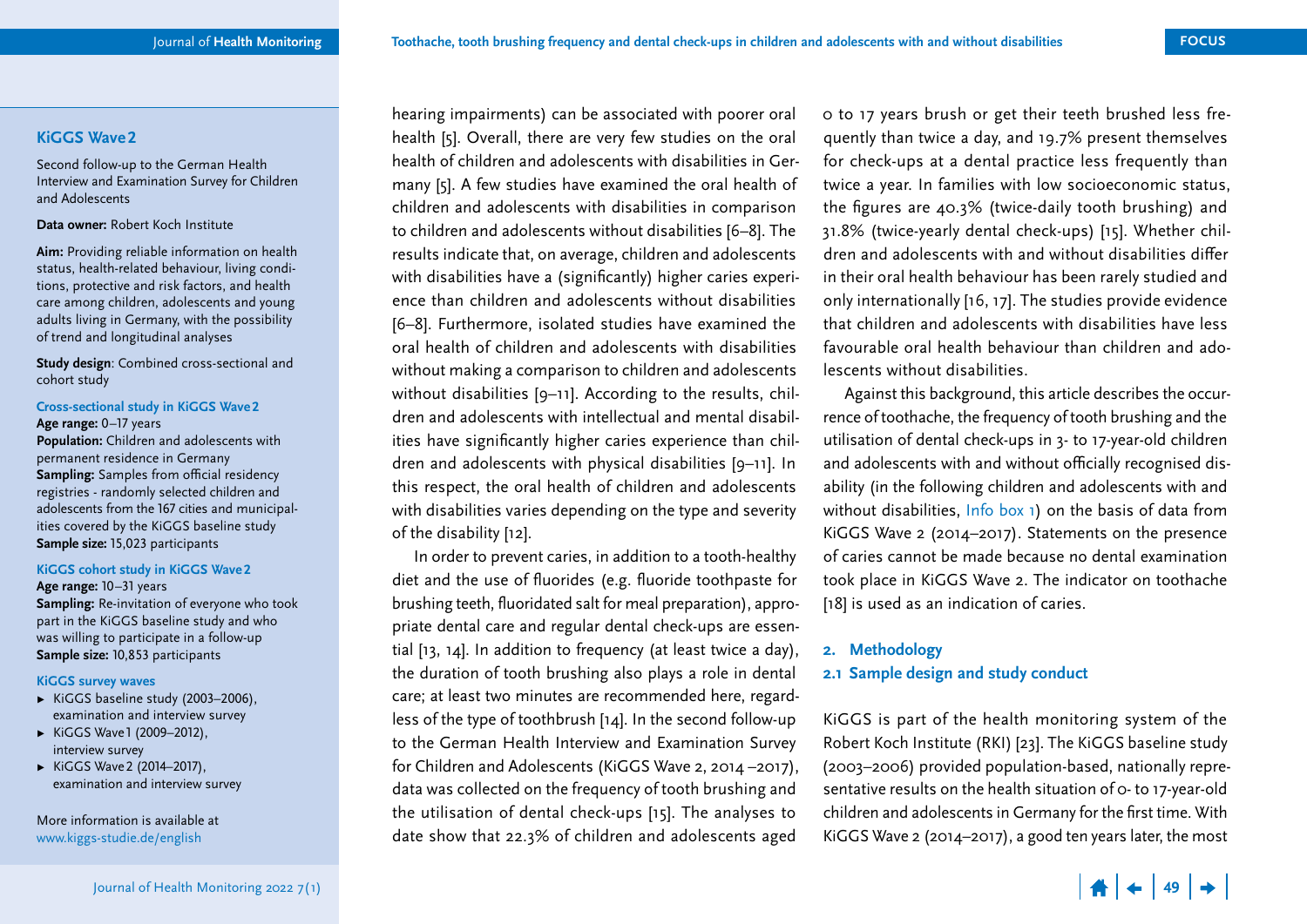## <span id="page-2-0"></span>**Info box 1 Children and adolescents with disabilities**

'People with disabilities are hindered in activities of daily living and/or equal participation by interactions of their own impairments and accessibility in the environment' [19]. People with a recognised disability are 'all persons whose disability has been determined or recognised by a competent office' [19]. This includes the awarding of a severity grade of disability (GdB). The GdB can be between 20 and 100, whereby a GdB ≥50 is classified as severe disability.

According to the microcensus, 216,000 children and adolescents under 18 years of age with an officially recognised disability lived in private households in 2019 [20]. This corresponds to a share of 1.6% of all under 18-year-olds in Germany. According to the statistics on severe disabilities, 194,213 children and adolescents under the age of 18 had an officially recognised severe disability [21]. About three quarters of these were caused by illness (77.3%), almost one fifth were congenitally disabled (18.7%) and 4% had other causes (including accidents) [21]. The most common forms of severe disability among under 18-year-olds in 2019 were mental disabilities/learning disabilities (68,041), followed by physical disabilities (54,864). Speech and language disorders, deafness, hearing loss and balance disorders ranked third (8,569), mental disabilities fourth (6,843) and blindness and visual impairments fifth (5,041) ([22], own calculations).

up-to-date data is available. Those to be invited were randomly drawn from the population registers in 167 cities and communities that were representative of Germany and had already been selected for the baseline study. A variety of measures were used to achieve a high number of participants as well as a sample that corresponds as closely as possible to the composition of the population [24]. A total of 15,023 children and adolescents participated in KiGGS Wave 2 (response: 40.1%). The concept and design of the study are described in detail elsewhere (see also Info box [on KiGGS Wave 2\)](#page-1-0) [24, 25].

## **2.2 Description of the indicators**

Information on the indicators used here was collected in a questionnaire to be completed in writing. The question on the existence of an officially recognised disability was only asked of the parents or guardians. The questions on toothache, tooth brushing frequency and utilisation of dental check-ups were answered by the guardians for up to 10-year-olds, while 11- to 17-year-olds provided information themselves. For 11- to 17-year-olds with an officially recognised disability, the answers were given by the guardians. Since the question on dental pain was not asked of the guardians of children between 0 and 2 years, the data basis in this article refers to the age group of 3 years and older.

The question on the existence of an officially recognised disability was: 'Does your child have a disability officially recognised by the pension office? The possible answers were 'yes' and 'no'. Regarding pain, the question was: 'Has your child/have you had the following pain in the last 3 months?' 'Tooth' could be ticked in a list of given locations [26]. The three-point response scale was divided into 'yes, once/yes, repeatedly' and 'no' for the analyses. The question on tooth brushing frequency was: 'How often are your child's teeth brushed or how often does your child brush his/her teeth?' or 'How often do you brush your teeth?' Response options were 'twice a day or more often', 'once a day', 'several times a week', 'once a week or less often' and 'not at all' (multiple responses were not possible). For the analyses, the answer option 'twice a day or more often' was compared to the other categories [15]. Regarding the use of dental check-ups, the question was: 'At what intervals does your child go to the dentist for a check-up?' or 'At what intervals do you go to the dentist for a check-up?' Response options were 'quarterly', 'every six months', 'once a year', 'less often' and 'I have never been to the dentist'. For the analyses, the response categories were combined into 'quarterly/semiannually' versus the other options [15].

## **2.3 Statistical analysis**

The analyses are based on data from 13,308 children and adolescents aged 3 to 17 years with a valid response to the question about an officially recognised disability (yes/no). [Table 1](#page-3-0) shows the distribution of the sample based on important sociodemographic characteristics. Since in KiGGS Wave 2 a disability was only indicated for 261 children and adolescents (n=47 participants with a degree of disability (GdB) <50; n=177 with a GdB  $\ge$ 50; n=37 missing information on GdB), no stratifications by degree and form of disability or other characteristics such as sex and age are possible.

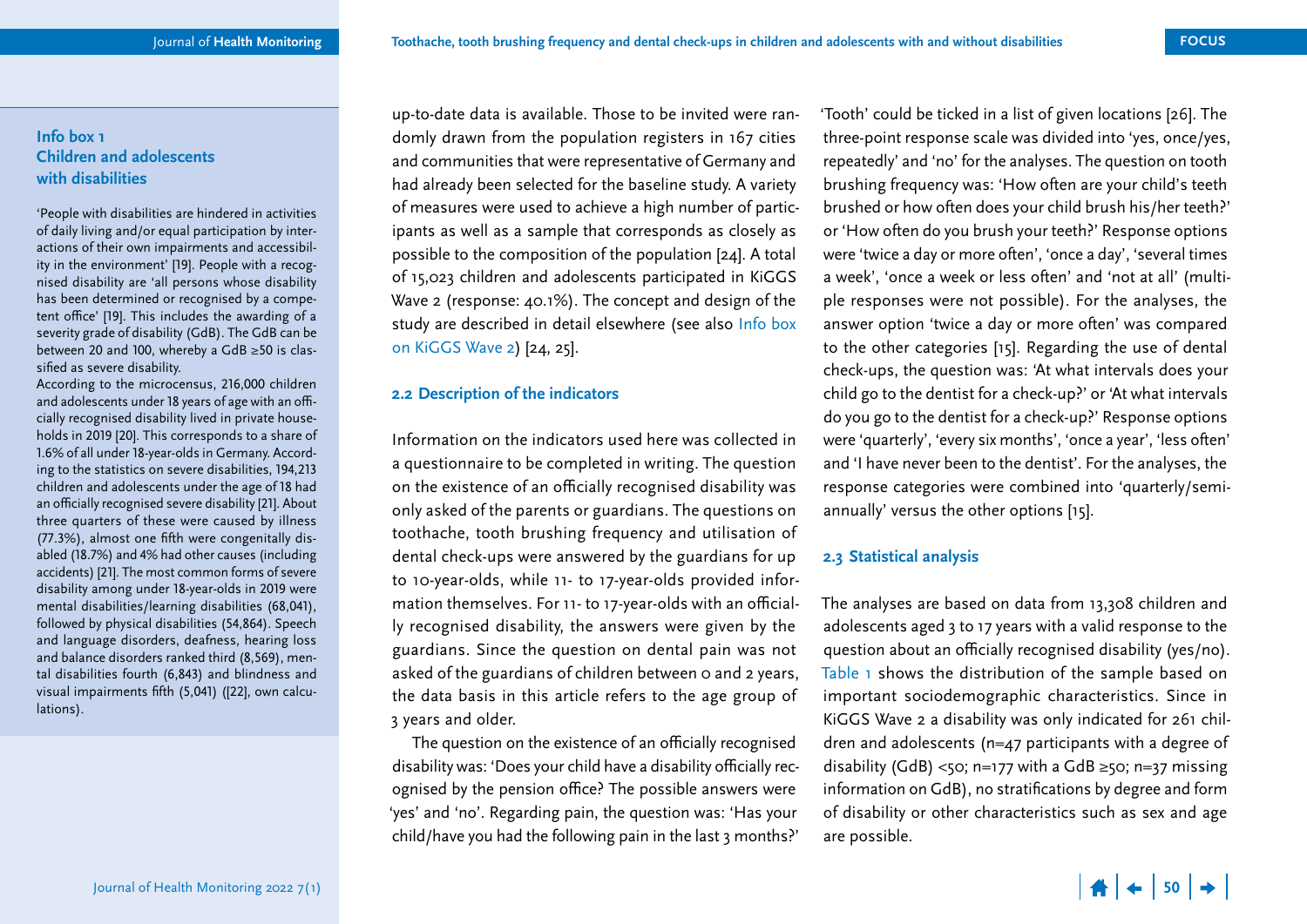## <span id="page-3-0"></span>**Info box 2 Socioeconomic status of the family**

In KiGGS,, the socioeconomic status of the family is determined on the basis of information provided by the parents on their school education and professional qualifications, their professional position and the needs-weighted net household income. Based on an index formed as a sum of point scores, in which the three indicators are included with equal weighting, a distributionbased delimitation of three groups is carried out, according to which 20% of children and adolescents are to be assigned to the low (first quintile), 60% to the middle (second – fourth quintile) and 20% to the high socioeconomic status group (fifth quintile) [29].

**Table 1** 

**Sample description (n=261 children and adolescents with disabilities, n=13,047 children and adolescents without disabilities)** Source: KiGGS Wave 2 (2014–2017)

Prevalence and univariate and multivariate prevalence ratios (PR) with 95% confidence intervals were calculated from log-Poisson regressions, with the presence of a disability as the dependent outcome variable. The multivariate regression analyses for toothache, tooth brushing frequency and utilisation of dental check-ups were adjusted for sex, age and family socioeconomic status (Info box 2). Due to the strong association between oral health and the presence of a disability [5] on the one hand and the social

|                                                      | <b>Number</b> | <b>Unweighted</b> | Weighted   |  |
|------------------------------------------------------|---------------|-------------------|------------|--|
|                                                      | of cases (n)  | sample (%)        | sample (%) |  |
| <b>Children and adolescents with disabilities</b>    |               |                   |            |  |
| <b>Sex</b>                                           |               |                   |            |  |
| Girls                                                | 125           | 47.9              | 46.9       |  |
| Boys                                                 | 136           | 52.1              | 53.1       |  |
| Age group*                                           |               |                   |            |  |
| $3-10$ years                                         | 121           | 46.4              | 49.9       |  |
| $11-17$ years                                        | 140           | 53.6              | 50.1       |  |
| Socioeconomic status                                 |               |                   |            |  |
| Low                                                  | 54            | 21.3              | 30.9       |  |
| Medium                                               | 150           | 59.1              | 57.5       |  |
| High                                                 | 50            | 19.7              | 11.6       |  |
| <b>Children and adolescents without disabilities</b> |               |                   |            |  |
| <b>Sex</b>                                           |               |                   |            |  |
| Girls                                                | 6,555         | 50.2              | 48.5       |  |
| <b>Boys</b>                                          | 6,492         | 49.8              | 51.5       |  |
| Age group*                                           |               |                   |            |  |
| $3-10$ years                                         | 6,753         | 51.8              | 51.5       |  |
| $11-17$ years                                        | 6,294         | 48.2              | 48.5       |  |
| Socioeconomic status                                 |               |                   |            |  |
| Low                                                  | 1,595         | 12.3              | 19.8       |  |
| Medium                                               | 8,030         | 61.9              | 60.6       |  |
| High                                                 | 3,354         | 25.8              | 19.6       |  |

\* The mean age for children and adolescents with disabilities is 10.4 years (95% CI 9.7–11.2), for children and adolescents without disabilities 10.2 years (95% CI 10.1–10.3)

situation [27] on the other hand, an interaction between disability and socioeconomic status was taken into account in the multivariate regression analyses in a further step. Furthermore, in the multivariate regression model for toothache, the frequency of tooth brushing and the utilisation of dental check-ups were additionally controlled for. A statistically significant difference between children and adolescents with and without disabilities is assumed if the p-value is smaller than 0.05.

All analyses were conducted using the survey procedures of Stata 17.0 (Stata Corp., College Station, TX, USA, 2015) in order to take the cluster design of KiGGS and the weighting appropriately into account when calculating confidence intervals and p-values. The analyses were calculated with a weighting factor that corrects for deviations of the sample from the population structure with regard to regional structure (city/rural), age (in years), sex, federal state (as of 31.12.2015), German citizenship (as of 31.12.2014) and parental education (Microcensus 2013 [28]).

## **3. Results**

[Figure 1](#page-4-0) shows that 3- to 17-year-old children and adolescents with disabilities were affected by single or recurrent toothache more frequently in the three months prior to the survey than their peers without disabilities (23.5% and 15.9%, respectively). They were also less likely to brush their teeth twice a day (by themselves or a caregiver) (33.5% and 22.2%, respectively). There were no differences between children and adolescents with and without disabilities in the utilisation of dental check-ups (22.8% and 25.4%, respectively). The differences between children and

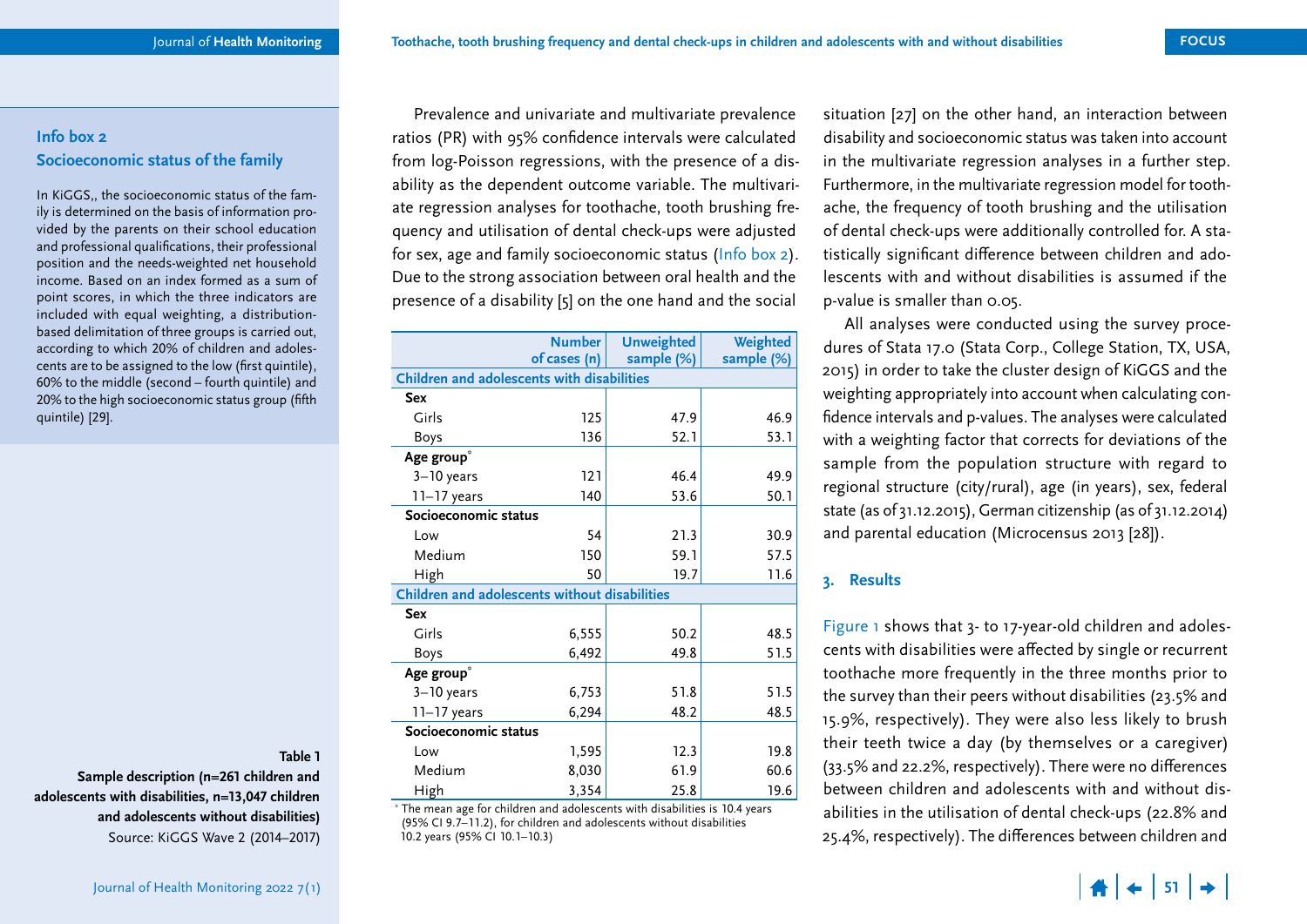#### **Figure 1**

<span id="page-4-0"></span>**Toothache (once/repeated), tooth brushing frequency and utilisation of dental check-ups in 3- to 17-year-olds (n=261 children and adolescents with disabilities, n=13,047 children and adolescents without disabilities)**  Source: KiGGS Wave 2 (2014–2017)

**Children and adolescents with disabilities were affected by single or recurrent toothache more frequently than children and adolescents without disabilities.**

#### **Table 2**

**Toothache in the last three months (once/repeated) according to sociodemographic and dental factors in 3- to 17-year-olds (n=261 children and adolescents with disabilities, n=13,047 children and adolescents without disabilities)**  Source: KiGGS Wave 2 (2014–2017)



adolescents with and without disabilities in the occurrence of toothache and in tooth brushing frequency are statistically significant, as shown by univariate log-Poisson regression models (toothache: univariate PR 1.5, p=0.023; tooth brushing frequency: univariate PR 1.5, p=0.005; data not shown).

The association between tooth brushing frequency and the presence of a disability remained after controlling for age, sex and socioeconomic status of the family in the multivariate log-Poisson model (multivariate PR 1.3, p=0.020). If an interaction between disability and socioeconomic status was additionally considered in this model, it was shown that it was especially children and adolescents with disabilities from families in the low socioeconomic status group for whom twice-daily toothbrushing occurred less frequently (multivariate PR 4.3; p=0.028; data not shown).

The association between toothache and disability was no longer significant after statistically controlling for all characteristics (multivariate PR 1.4; p=0.070; data not shown). If, in addition to age, sex and socioeconomic status, tooth brushing frequency and the utilisation of dental check-ups were included in the multivariate model for toothache, it was shown that in particular too little tooth brushing frequency (less than twice a day) and a low socioeconomic status of the family explained the occurrence of toothache in children and adolescents (multivariate PR <0.001 each; Table 2).

|                                     | <b>Prevalence Ratio*</b> | p-value |
|-------------------------------------|--------------------------|---------|
|                                     | (95% CI)                 |         |
| <b>Disability</b>                   |                          |         |
| Nο                                  | Ref.                     |         |
| Yes                                 | $1.4(0.9-2.0)$           | 0.102   |
| Age group                           |                          |         |
| $3-10$ years                        | Ref.                     |         |
| 11–17 years                         | $1.1(1.0-1.3)$           | 0.036   |
| <b>Sex</b>                          |                          |         |
| Girls                               | Ref.                     |         |
| Boys                                | $0.9(0.8-1.0)$           | 0.016   |
| Socioeconomic status                |                          |         |
| Low                                 | $1.5(1.3-1.8)$           | < 0.001 |
| Medium                              | $1.0(0.9-1.2)$           | 0.526   |
| High                                | Ref.                     |         |
| <b>Tooth brushing (twice daily)</b> |                          |         |
| Yes                                 | Ref.                     |         |
| No                                  | $1.3(1.2-1.6)$           | < 0.001 |
| Dental check-ups (twice yearly)     |                          |         |
| Yes                                 | Ref.                     |         |
| No                                  | $0.9(0.7-1.0)$           | 0.031   |

CI = Confidence interval, Ref. = Reference group

\* Results from multivariate log-Poisson regressions

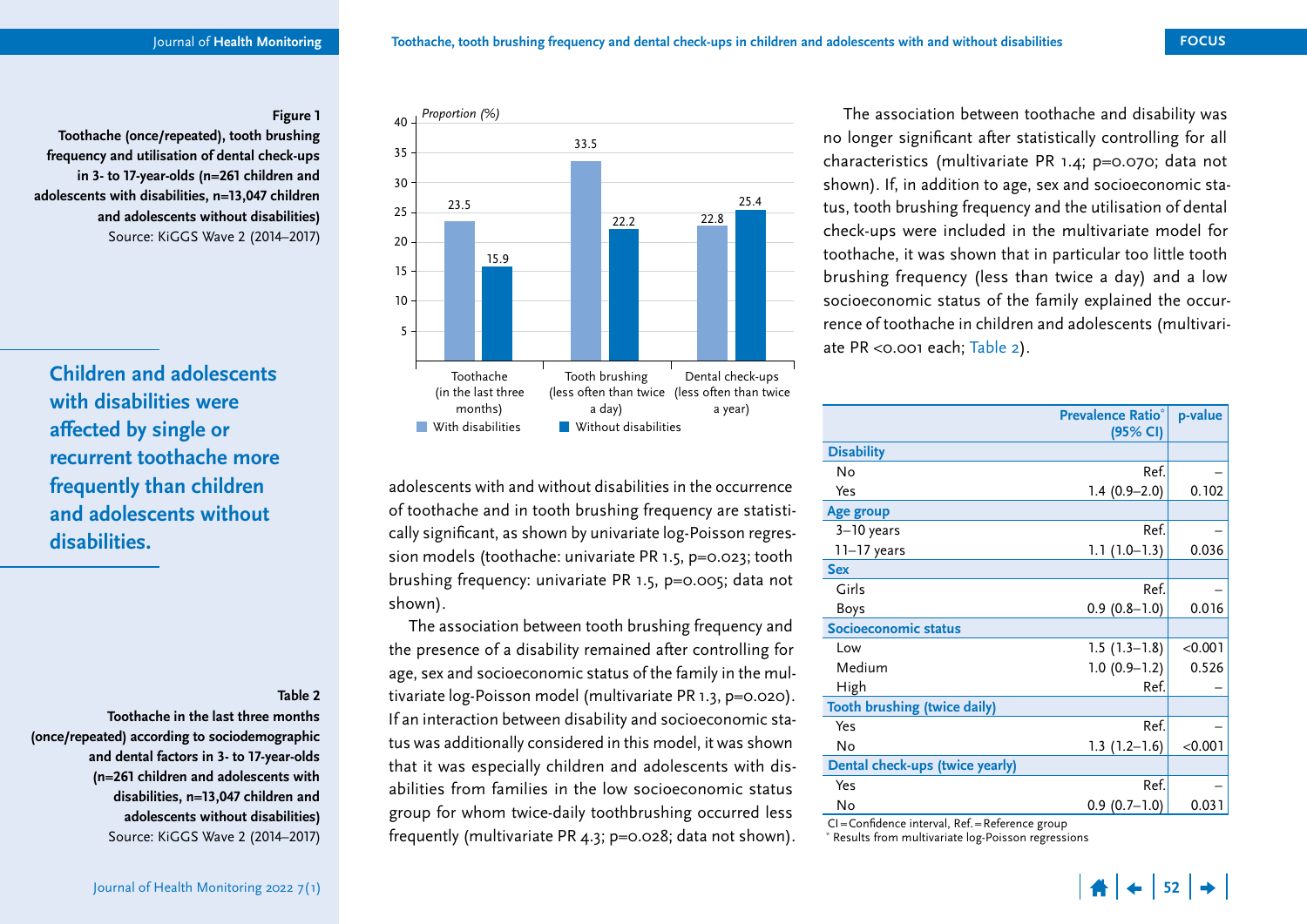## **4. Discussion**

The aim of this study was to identify possible differences in the occurrence of toothache, in the frequency of tooth brushing and in the utilisation of dental check-ups between children and adolescents with and without disabilities based on data from a representative sample for Germany.

Children and adolescents with disabilities were affected by single or recurrent toothache more frequently in the last three months than children and adolescents without disabilities. This result is in line with international studies [30, 31]. A very common cause of toothache is caries [18]. Thus, the higher caries experience among children and adolescents with disabilities described in the literature also fits our finding [6, 7]. However, toothache cannot only be equated with a manifest (i.e. untreated) caries, as it can also occur, for example, with teeth that have already been treated, with eruption disorders in the wisdom tooth region and, under certain circumstances, during the change of teeth. In addition, caries that has been present for a long time can also be associated with reduced pain sensitivity. In the multivariate model on toothache, it was shown that there is no direct correlation between toothache and disability in childhood and adolescence, but that this is primarily mediated by an insufficient frequency of tooth brushing (less frequently than twice a day) and a low socioeconomic status of the family. In this context, studies should be considered that provide evidence that persons with a low socioeconomic status compared to persons with a high socioeconomic status may have a higher perception of pain and a lower individual pain threshold [32], which may be related to a lack of coping strategies and a low self-efficacy

experience [33]. This could possibly also play a role in people with certain disabilities.

A direct correlation was shown between tooth brushing frequency and the presence of a disability: twice-daily tooth brushing occurred less frequently among children and adolescents with disabilities; this is particularly true for children and adolescents with disabilities from families in the low socioeconomic status group. To the authors' knowledge, there are only a few studies that have investigated the tooth brushing frequency of children and adolescents with disabilities compared to children and adolescents without disabilities. A Dutch study [16] found that 16- to 18-year-olds with mild mental retardation and learning disabilities in special schools hardly differed from 17-year-olds in the general population in terms of tooth brushing frequency (75% and 76%, respectively). The reason discussed was whether social desirability might have played a greater role in the response behaviour of adolescents with mild mental retardation and learning disabilities than for adolescents from the general population [16] (for social desirability bias in tooth brushing frequency, see e.g. [34]). Despite brushing their teeth with equal frequency, the adolescents with mild intellectual disability and learning disability had poorer oral health status, which may indicate lower motor skills to perform tooth brushing (i.e. although teeth were brushed twice a day, bacterial plaque was not adequately removed) [16]; in particular, deficits in hand dexterity in children and adolescents with mild intellectual disability and learning disability are described in the literature [35]. A Saudi Arabian study [17] points in a similar direction as the KiGGS study – taking into account sociocultural differences in oral health behaviour [36] – accord-

**Compared to children and adolescents without disabilities, children and adolescents with disabilities had a lower daily frequency of tooth brushing.**

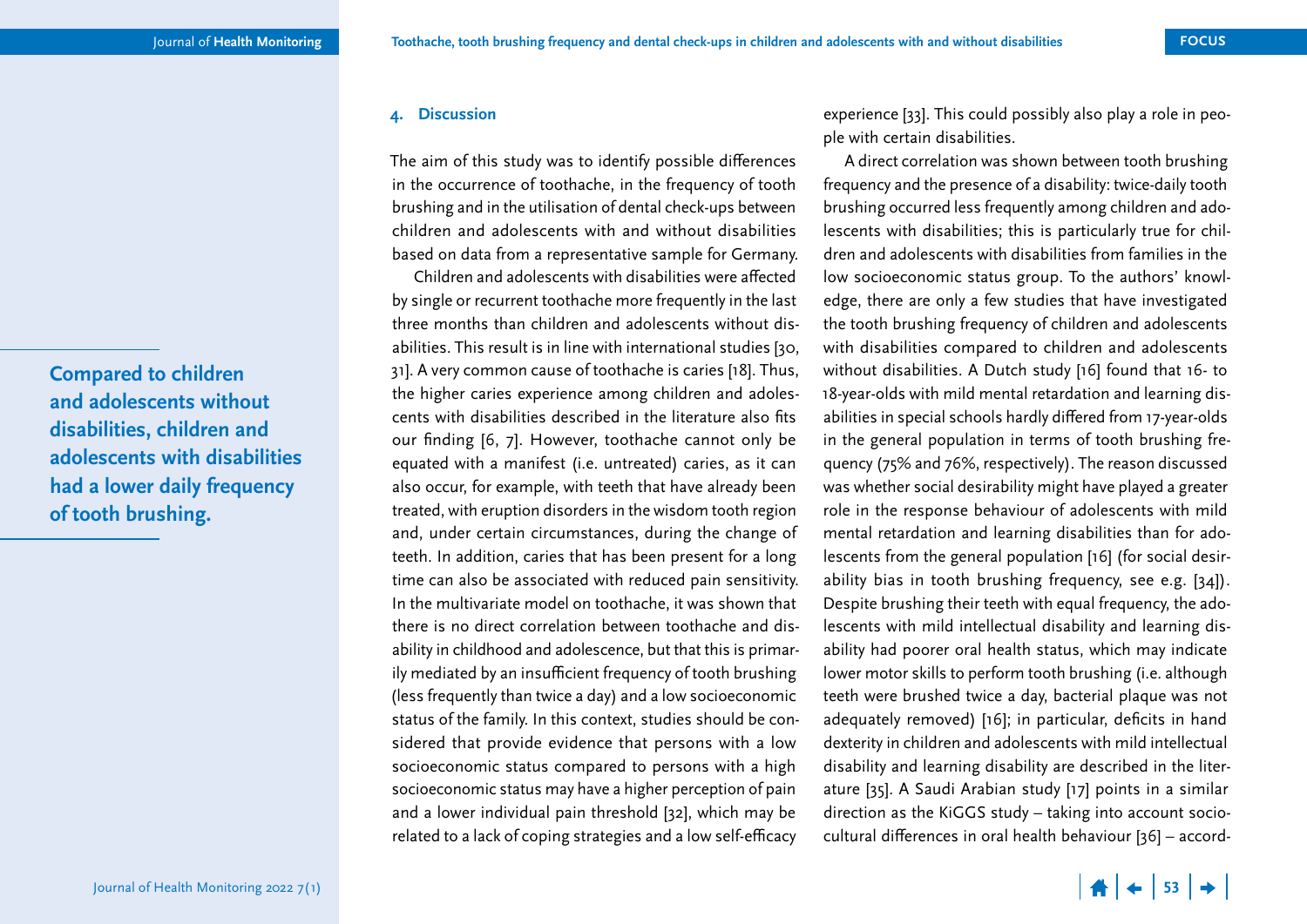**There were no differences between children and adolescents with and without disabilities in the utilisation of dental check-ups.**

ing to which 6- to 12-year-old girls with visual impairments at special schools were less likely to report brushing their teeth daily than girls without visual impairments at primary schools (78.5% and 90.4%, respectively). Furthermore, isolated studies have examined the oral health of children and adolescents with disabilities without making a comparison to children and adolescents without disabilities [37–41]. These studies consistently show that the majority of children and adolescents with disabilities brush or get their teeth brushed less frequently than twice a day. Reasons for the lower frequency of tooth brushing among children and adolescents with disabilities may include limited communication and cooperation skills in oral hygiene, in addition to the already mentioned lower mental and/or motor skills to perform tooth brushing [42]. Pathological biting reflexes and head movements, which affect some children and adolescents with specific disabilities, can also make brushing teeth difficult. Further barriers on the part of the parents may be low oral health awareness or a high physical and psychological burden of daily care [42].

About a quarter of children and adolescents with and without disabilities have attended less than two dental check-ups within one year. This means that about three quarters (77.2% of children and adolescents with and 74.6% of those without disabilities) have presented themselves to the dental practice for a check-up at least twice a year. In Germany, children and adolescents with an increased caries risk can even make utilisation of dental check-ups and preventive measures four times a year on the basis of the statutory health insurance (SHI). Looking at the proportion of children and adolescents who attended quarterly dental check-ups, there is a weak but statistically

significant difference in favour of children and adolescents with disabilities (18.4% and 12.0%, respectively; univariate PR 1.5, p=0.040; multivariate PR 1.5, p=0.049 (adjusted for age, sex and socioeconomic status); data from this sensitivity analysis are not shown). These findings are in contrast to the results of international studies: in the previously cited work from the Netherlands [16], the proportion of adolescents consulting a dentist twice a year among those with mild mental retardation and learning disabilities in special schools was only about half as high at 44% as among adolescents from the general population at 82%. In the study from Saudi Arabia [17], the proportion of 6- to 12-year-old girls who regularly visited a dental practice was more than 15 percentage points lower among those with visual impairments in special schools than among girls without visual impairments in primary schools (54.5% and 71.0%, respectively). Studies that have investigated dental utilisation exclusively among children and adolescents with disabilities at special schools uniformly point to a very low utilisation of preventive dental services by children and adolescents with disabilities [38–40]. However, international comparisons of the utilisation of health services are only of very limited value due to the different health and social systems. Reasons for lower dental utilisation by children and adolescents with disabilities may be, for example, a lack of wheelchair access to the dental practice or difficulties in finding a dental practice where children and adolescents with disabilities can be adequately cared for [42].

When surveying utilisation in population-based studies such as the RKI health surveys, it should be noted that certain groups of people, such as very ill or severely impaired people, are underrepresented in surveys [43]. It can be

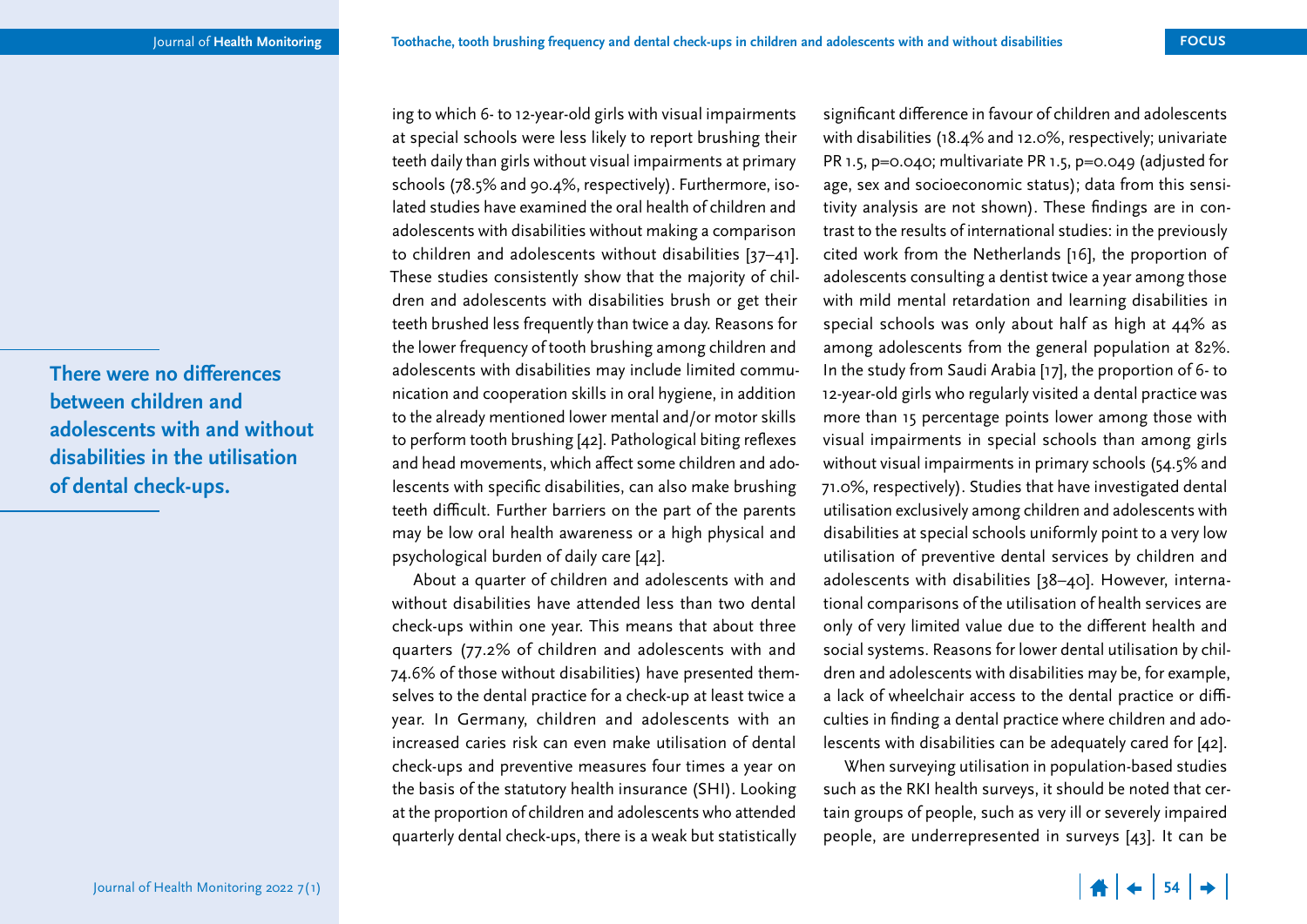assumed that something similar also applies to parents of children with disabilities. Therefore, the present results should be interpreted with caution. There may be differences in the utilisation of dental check-ups between children and adolescents with and without disabilities that could not be identified in this study. This assumption is supported by the results of a study which, based on billing data from the National Association of Statutory Health Insurance Dentists ((Kassenzahnärztliche Bundesvereinigung, KZBV), was able to show that individual prophylactic measures are carried out and billed less frequently for children and adolescents who have a care degree or receive integration assistance than for those without a care degree and without receiving integration assistance [44]. Differences in the occurrence of toothache and in tooth brushing frequency may also be underestimated due to the selectivity of the sample (see also [20]). Further limitations may be recall bias [45] or responses in terms of social desirability [34], which may be different for children and adolescents with and without disabilities. Furthermore, it should be noted that children and adolescents with disabilities are a heterogeneous group with very different health situations and needs, which could not be surveyed in detail in the KiGGS study.

## Conclusion and outlook

According to the results of KiGGS Wave 2, children and adolescents with disabilities had toothache more often than children and adolescents without disabilities. The relation between toothache and disability is mainly explained by a low socioeconomic status and a too low tooth brushing frequency: Children and adolescents with

disabilities brushed or got their teeth brushed less frequently than twice a day; this applies in particular to children and adolescents with disabilities from families in the low socioeconomic status group. To prevent caries, it is important that children and their parents are made aware at an early age to brush their teeth at least twice a day [46]. Special attention should be paid not only to families of the low socioeconomic status group [46], but also to children and adolescents with disabilities. Since children and adolescents with disabilities also generally brush their teeth less efficiently [47], measures to improve tooth brushing behaviour are of great importance. An international study was able to show that children and adolescents do not benefit equally from measures to improve tooth brushing behaviour, depending on the type of disability: Children and adolescents with intellectual disabilities did not show any improvement in tooth brushing behaviour in the context of an intervention, whereas children and adolescents with physical disabilities and sensory impairments did [48]. In this respect, interventions for more effective tooth brushing should be developed according to the type and severity of the disability [49]. Dentists play an important role in teaching tooth brushing, as they offer advice and instructions on oral hygiene as preventive services and the costs for these are also covered by the SHI in Germany. It is important to also address and improve the motor skills of children and adolescents with disabilities [35]. Close cooperation with parents and caregivers is essential, as the oral health of children and adolescents with disabilities is decisively influenced by their knowledge of effective oral hygiene [50].

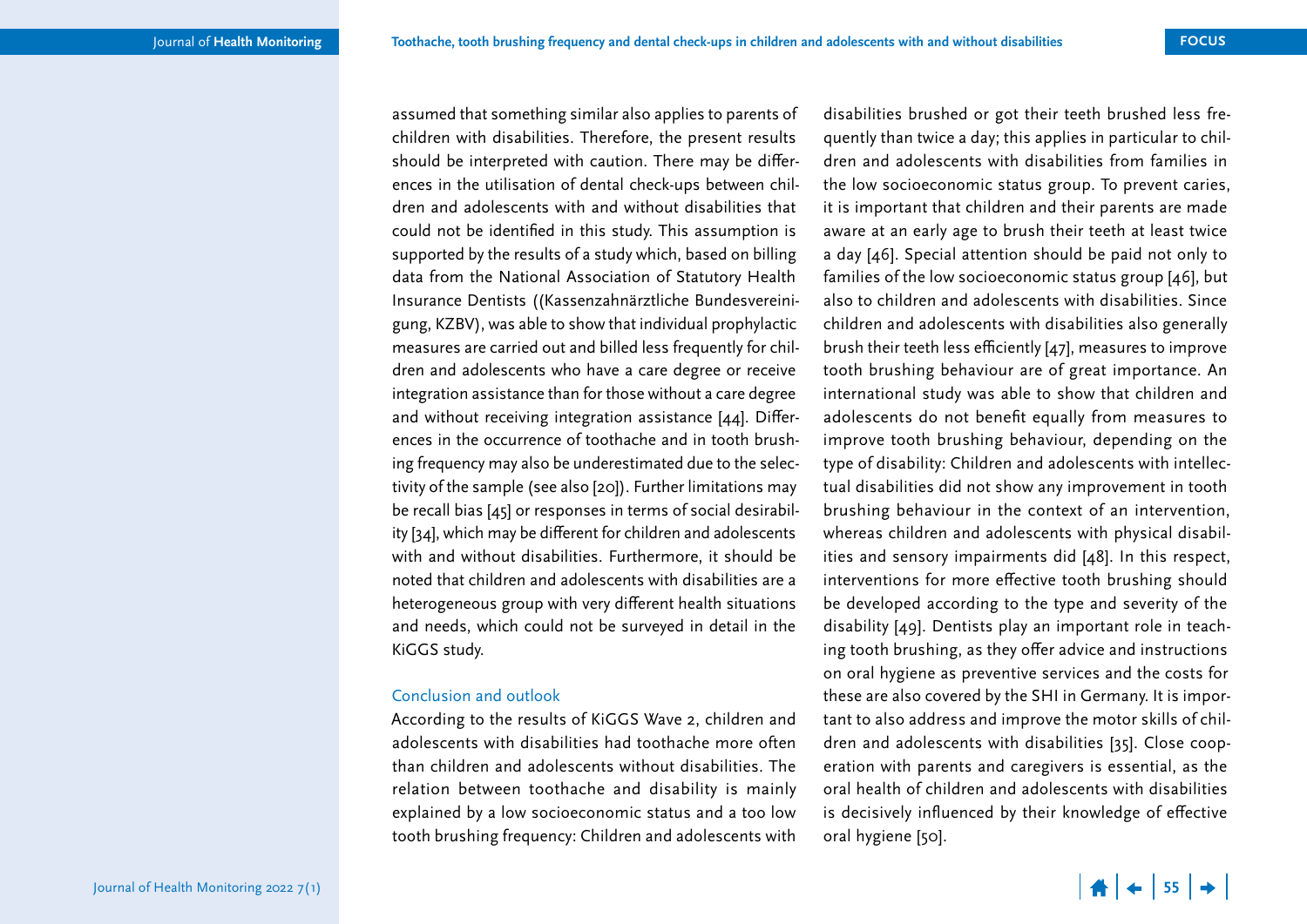According to the results from KiGGS Wave 2, children and adolescents with and without disabilities make utilisation of dental check-ups with equal frequency: Only about a quarter of them visited a dental practice for a check-up less frequently than twice a year. In view of the fact that children and adolescents with disabilities have an increased caries risk, it is necessary to consider how the dental care

of this very heterogeneous patient group can be further improved. In addition to the accessibility of dental practices, the topic of care for people with disabilities must also be addressed in postgraduate dental training in order to ensure demand-oriented care [5, 42]. If access to dental care is limited for people with disabilities, outreach public dental health services can provide support [50]. Therefore, in addition to dental care, group prophylactic care in schools and inclusive institutions by community dental

services is of great importance for the dental health equity of children and adolescents with disabilities.

The present results point to a need for further research on oral health and oral health behaviour of children and adolescents with disabilities in Germany, also against the background of the incomplete data situation. It would be conceivable to survey dental findings within the framework of health or participation studies, to survey disabilities in oral health studies or to design a separate study on the oral health of people with disabilities. In general, the presence of a disability should be taken into account in health studies, in addition to the usually used stratification characteristics such as age, sex and socioeconomic status of the family, if possible due to the number of cases [51].

#### **Corresponding author**

Dr Laura Krause Robert Koch Institute Department of Epidemiology and Health Monitoring General-Pape-Str. 62–66 12101 Berlin, Germany E-mail: [KrauseL@rki.de](mailto:KrauseL@rki.de)

#### **Please cite this publication as**

Krause L, Seeling S, Prütz F, Wager J (2022) Toothache, tooth brushing frequency and dental check-ups in children and adolescents with and without disabilities. J Health Monit 7(1):48–60. DOI 10.25646/9565

The German version of the article is available at: [www.rki.de/journalhealthmonitoring](https://www.rki.de/journalhealthmonitoring)

## Data protection and ethics

KiGGS Wave 2 is subject to strict compliance with the data protection provisions set out in the Federal Data Protection Act (BDSG). Hannover Medical School's ethics committee assessed the ethics of the study and provided its approval (No. 2275-2014). Participation in the study was voluntary. The participants and/or their parents/legal guardians were also informed about the aims and contents of the study, and about data protection. Informed consent was obtained in writing.

## Funding

KiGGS is funded by the Federal Ministry of Health and the Robert Koch Institute.

## Conflicts of interest

The authors declared no conflicts of interest.

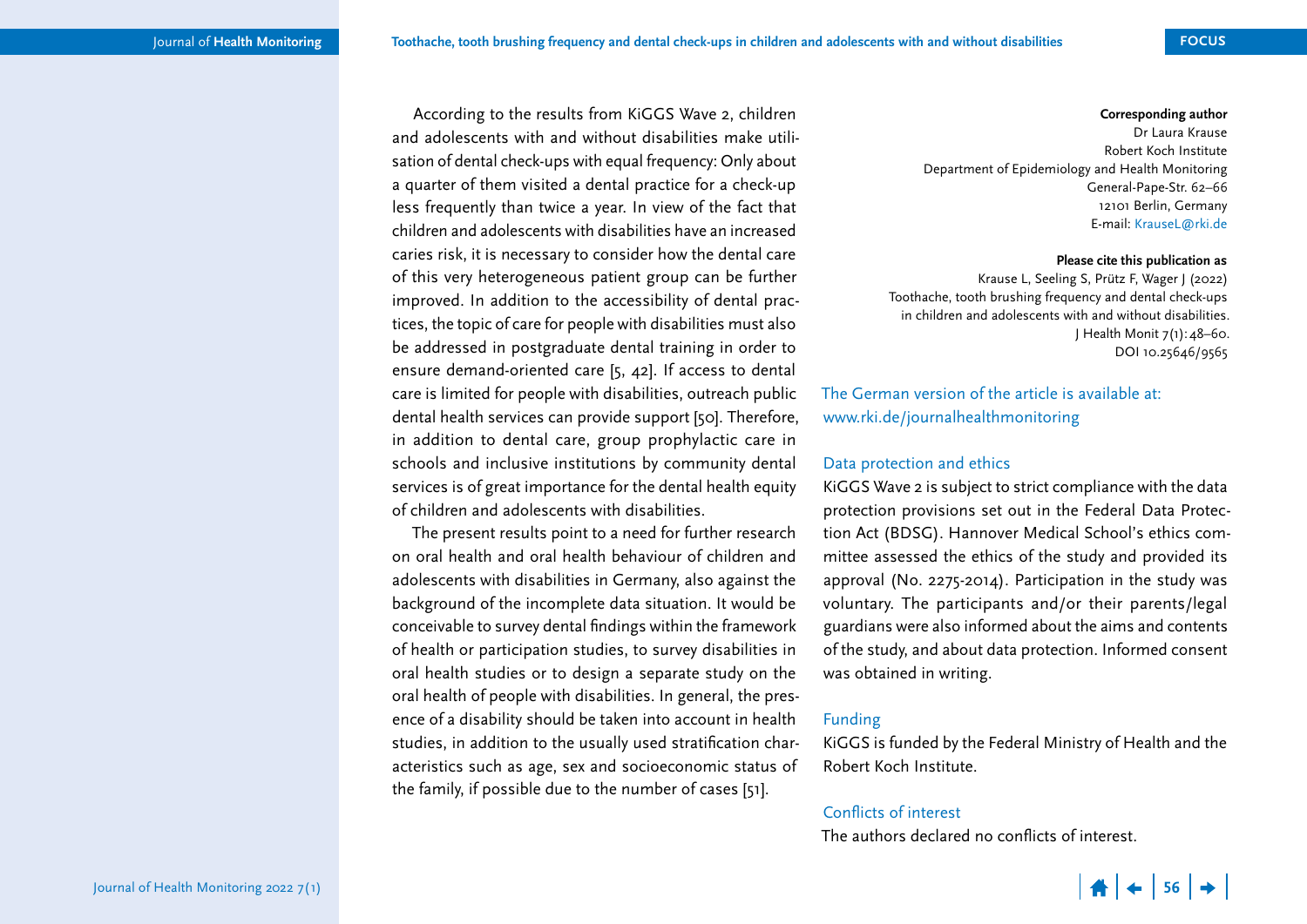## Acknowledgement

Foremost we would like to express our gratitude to both the participants and their parents. We would also like to thank everyone at the 167 study sites who provided us with space and active support on site. KiGGS Wave 2 could not have been conducted without the dedication of numerous colleagues at the Robert Koch Institute. We would especially like to thank the study teams for their excellent work and their exceptional commitment during the three-year data collection phase.

## **References**

- 1. World Health Organization (2020) Oral health. [https://www.euro.who.int/en/health-topics/disease-prevention/](https://www.euro.who.int/en/health-topics/disease-prevention/oral-health) [oral-health](https://www.euro.who.int/en/health-topics/disease-prevention/oral-health) (As at 29.06.2021)
- 2. Institut der Deutschen Zahnärzte (IDZ) (2016) Fünfte Deutsche Mungesundheitsstudie (DMS V). Deutscher Zahnärzte Verlag DÄV, Köln
- 3. Deutsche Arbeitsgemeinschaft für Jugendzahnpflege e.V. (2017) Epidemiologische Begleituntersuchungen zur Gruppenprophylaxe 2016.

<https://www.daj.de/Studien.29.0.html>(As at 30.06.2021)

- 4. Schwendicke F, Dorfer CE, Schlattmann P et al. (2015) Socioeconomic inequality and caries: a systematic review and meta-analysis. J Dent Res 94(1):10–18
- 5. Schulte AG, Schmidt P (2021) Mundgesundheit bei Menschen mit Behinderung in Deutschland – eine Literaturübersicht. Bundesgesundheitsbl 64(7):793–801
- 6. Schmidt P, Petrakakis P, Schulte AG (2020) Caries prevalence in 6- to 10-year-old German schoolchildren with and without disability. Community Dent Health 37(4):281–286
- 7. Hempel E, Limberger K, Möller M et al. (2015) Mundgesundheit von Erfurter Schüler/innen mit und ohne Behinderungen. Gesundheitswesen 77(4):263–268
- 8. Schmidt P, Petrakakis P, Schulte AG (2021) Zahngesundheit von Kindern und Jugendlichen des Rhein-Erft-Kreises mit Haupt- bzw. Förderschulbedarf im 5-Jahresvergleich. Gesundheitswesen
- 9. Dziwak M, Heinrich-Weltzien R, Limberger K et al. (2017) Dental health and odontogenic infections among 6- to 16-year-old German students with special health care needs (SHCN). Clin Oral Investig 21(6):1997–2006
- 10. Schüler IM, Dziwak M, Schmied K et al. (2019) Mundgesundheit von Kindern und Jugendlichen mit geistiger Behinderung und psychoemotionalen Störungen aus Niedersachsen und Thüringen. Gesundheitswesen 81(3):207–214
- 11. Bissar AR, Kaschke I, Schulte AG (2010) Oral health in 12- to 17-year-old athletes participating in the German Special Olympics. Int J Paediatr Dent 20(6):451–457
- 12. Costa AA, Della Bona A, Trentin MS (2016) Influence of Different Intellectual Disability Levels on Caries and Periodontal Disease. Braz Dent J 27(1):52–55
- 13. Deutsche Gesellschaft für Zahn-, Mund- und Kieferheilkunde e.V. (DGZMK), Deutsche Gesellschaft für Zahnerhaltung e.V. (DGZ) (2016) S2k-Leitlinie Kariesprophylaxe bei bleibenden Zähnen – grundlegende Empfehlungen. Registernummer 083-021. <https://www.awmf.org/leitlinien/detail/ll/083-021.html> (As at 11.01.2022)
- 14. Deutsche Gesellschaft für Zahn-, Mund- und Kieferheilkunde e.V. (DGZMK), Deutsche Gesellschaft für Parodontologie e.V. (DG PARO) (2018) S3-Leitlinie Häusliches mechanisches Biofilmmanagement in der Prävention und Therapie der Gingivitis. Registernummer 083-022. <https://www.awmf.org/leitlinien/detail/ll/083-022.html> (As at

11.01.2022)

- 15. Krause L, Kuntz B, Schenk L et al. (2018) Oral health behaviour of children and adolescents in Germany. Results of the crosssectional KiGGS Wave 2 study and trends. Journal of Health Monitoring 3(4): 3–19. <https://edoc.rki.de/handle/176904/5945>(As at 24.06.2021)
- 16. Vermaire JH, Kalf SM, Schuller AA (2021) Oral health and oral health behaviour of adolescents with mild or borderline intellectual disabilities compared with a national representative sample of 17-year-olds in the Netherlands. J Appl Res Intellect Disabil 34(2):615–623
- 17. AlSadhan SA, Al-Jobair AM, Bafaqeeh M et al. (2017) Dental and medical health status and oral health knowledge among visually impaired and sighted female schoolchildren in Riyadh: a comparative study. BMC Oral Health 17(1):154
- 18. Yadav K, Prakash S (2016) Dental Caries: A Review. Asian J Biomed Pharm Sci 6(53):1–7

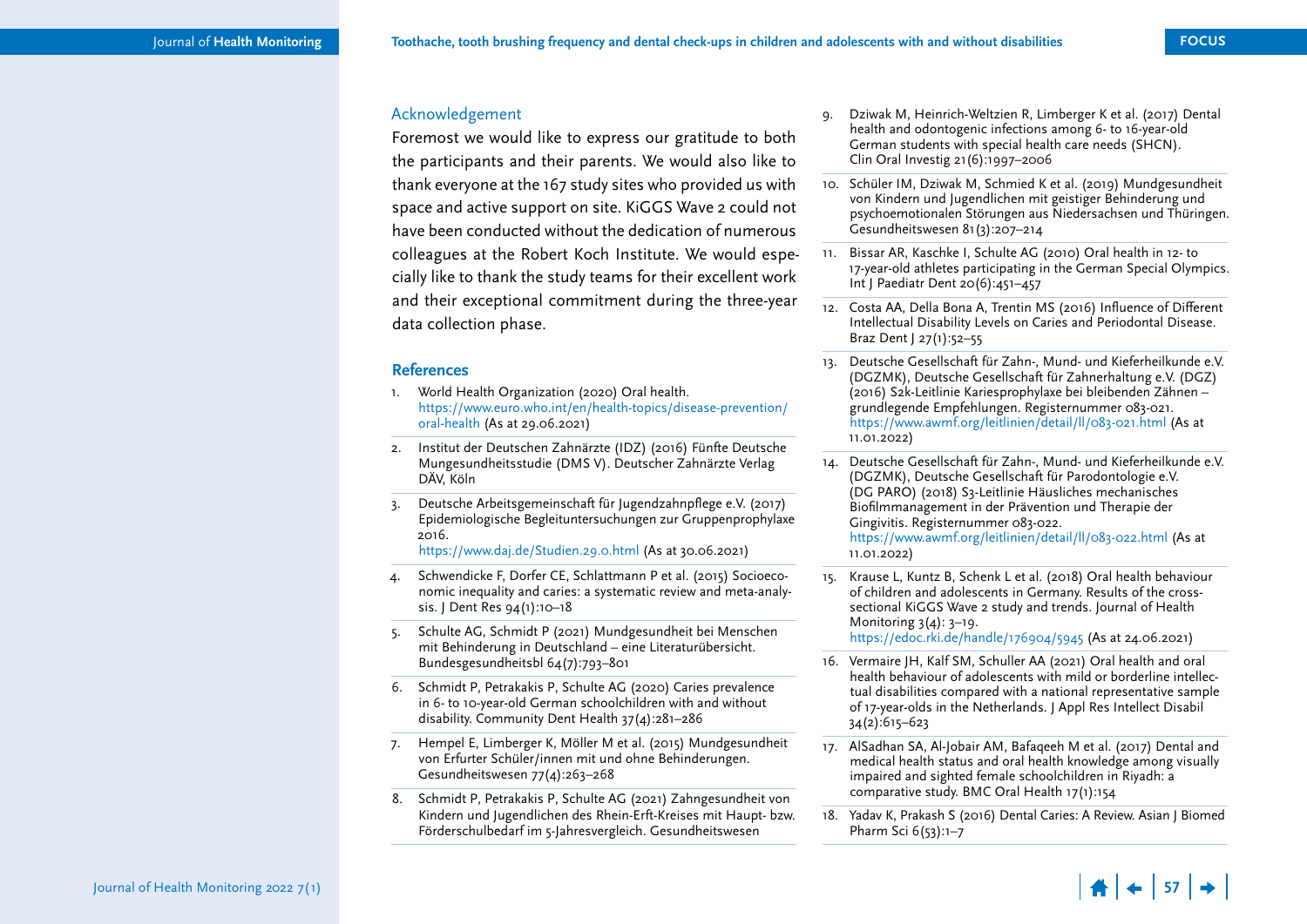- 19. Bundesministerium für Arbeit und Soziales (Ed) (2021) Dritter Teilhabebericht der Bundesregierung über die Lebenslagen von Menschen mit Beeinträchtigungen. Teilhabe – Beeinträchtigung – Behinderung. BMAS, Bonn
- 20. Statistisches Bundesamt (2021) Öffentliche Sozialleistungen. Lebenslagen der behinderten Menschen – Ergebnis des Mikrozensus 2019. Sonderauswertung (interne Ergebnisse). Destatis, Wiesbaden
- 21. Statistisches Bundesamt (2021) Sozialleistungen Schwerbehinderte Menschen 2019. Sonderauswertung (interne Berechnungen). Destatis, Wiesbaden
- 22. Statistisches Bundesamt (2020) Sozialleistungen Schwerbehinderte Menschen 2019. Fachserie 13, Reihe 5.1. Statistisches Bundesamt, Wiesbaden
- 23. Kurth BM, Kamtsiuris P, Hölling H et al. (2016) Strategien des Robert Koch-Instituts zum Monitoring der Gesundheit von in Deutschland lebenden Kindern und Jugendlichen. Kinder- und Jugendmedizin 16(3):176–183
- 24. Hoffmann R, Lange M, Butschalowsky H et al. (2018) KiGGS Wave 2 cross-sectional study – participant acquisition, response rates and representativeness. Journal of Health Monitoring 3(1): 78–91.

<https://edoc.rki.de/handle/176904/5637>(As at 24.06.2021)

- 25. Mauz E, Gößwald A, Kamtsiuris P et al. (2017) 17) New data for action. Data collection for KiGGS Wave 2 has been completed. Journal of Health Monitoring 2(S3):2–27. <https://edoc.rki.de/handle/176904/2812>(As at 24.06.2021)
- 26. Krause L, Sarganas G, Thamm R et al. (2019) Kopf, Bauch- und Rückenschmerzen bei Kindern und Jugendlichen in Deutschland: Ergebnisse aus KiGGS Welle 2 und Trends. Bundesgesundheitsbl 62(10):1184–1194
- 27. Micheelis W, Geyer S (2018) Soziale Ungleichheit bei der Mundgesundheit in Deutschland. Public Health Forum 26(4):368–371
- 28. Forschungsdatenzentrum der Statistischen Ämter des Bundes und der Länder (2017) Mikrozensus, 2013, eigene Berechnungen. <http://www.forschungsdatenzentrum.de/bestand/mikrozensus/> (As at 20.11.2017)
- 29. Lampert T, Hoebel J, Kuntz B et al. (2018) Socioeconomic status and subjective social status measurement in KiGGS Wave 2. Journal of Health Monitoring 3(1):108–125. <https://edoc.rki.de/handle/176904/5639> (As at 12.01.2022)
- 30. Senirkentli GB, Tirali RE, Bani M (2021) Assessment of dental pain in children with intellectual disability using the dental discomfort questionnaire. J Intellect Disabil (efirst)
- 31. Krekmanova L, Hakeberg M, Robertson A et al. (2016) Perceived oral discomfort and pain in children and adolescentswith intellectual or physical disabilities as reported by their legalguardians. Eur Arch Paediatr Dent 17:223–230
- 32. Bandura B (1992) Self-efficacy mechanism in psychobiologic functioning. In: Schwarzer R (Ed) Self efficacy A thought control of action. Hemisphere, Washington DC, P. 355–394
- 33. Siegrist J (2005) Stresstheoretische Grundlagen. In: Siegrist J (Ed) Medizinische Soziologie. Urban & Fischer, München, Jena, P. 79–91
- 34. Sanzone LA, Lee JY, Divaris K et al. (2013) A cross sectional study examining social desirability bias in caregiver reporting of children's oral health behaviors. BMC Oral Health 13(24)
- 35. Vuijk PJ, Hartman E, Scherder E et al. (2010) Motor performance of children with mild intellectual disability and borderline intellectual functioning. J Intellect Disabil Res 54(11):955–965
- 36. Patrick DL, Lee RS, Nucci M et al. (2006) Reducing oral health disparities: a focus on social and cultural determinants. BMC Oral Health 6(Suppl 1):S4
- 37. Liu HY, Huang ST, Hsuao SY et al. (2009) Dental caries associated with dietary and toothbrushing habits of 6- to 12-year-old mentally retarded children in Taiwan. J Dent Sci  $4(2):61-74$
- 38. Gardens SJ, Krishna M, Vellappally S et al. (2014) Oral health survey of 6-12-year-old children with disabilities attending special schools in Chennai, India. Int J Paediatr Dent 24(6):424-433
- 39. Liu Z, Yu D, Luo W et al. (2014) Impact of oral health behaviors on dental caries in children with intellectual disabilities in Guangzhou, China. Int J Environ Res Public Health 11(10): 11015–11027
- 40. Suma G, Das UM, Bs A (2011) Dentition Status and Oral Health Practice among Hearing and Speech-Impaired Children: A Cross-sectional Study. Int J Clin Pediatr Dent 4(2):105–108
- 41. Dorout IA, Tobaigy FM, Al Moaleem MM et al. (2015) Knowledge of dental health and oral hygiene practices of Taiwanese visually impaired and sighted students. J Dent Oral Hyg 7(3):33–39
- 42. Heinrich-Weltzien R, Kühnisch J, Bücher K (2013) Zahnärztliche Behandlung von Kindern und Jugendlichen mit Behinderungen und chronischen Erkrankungen. Ein interdisziplinärer und intersektoraler Betreuungsansatz. Zahnmedizin up2date 7(4):309–332

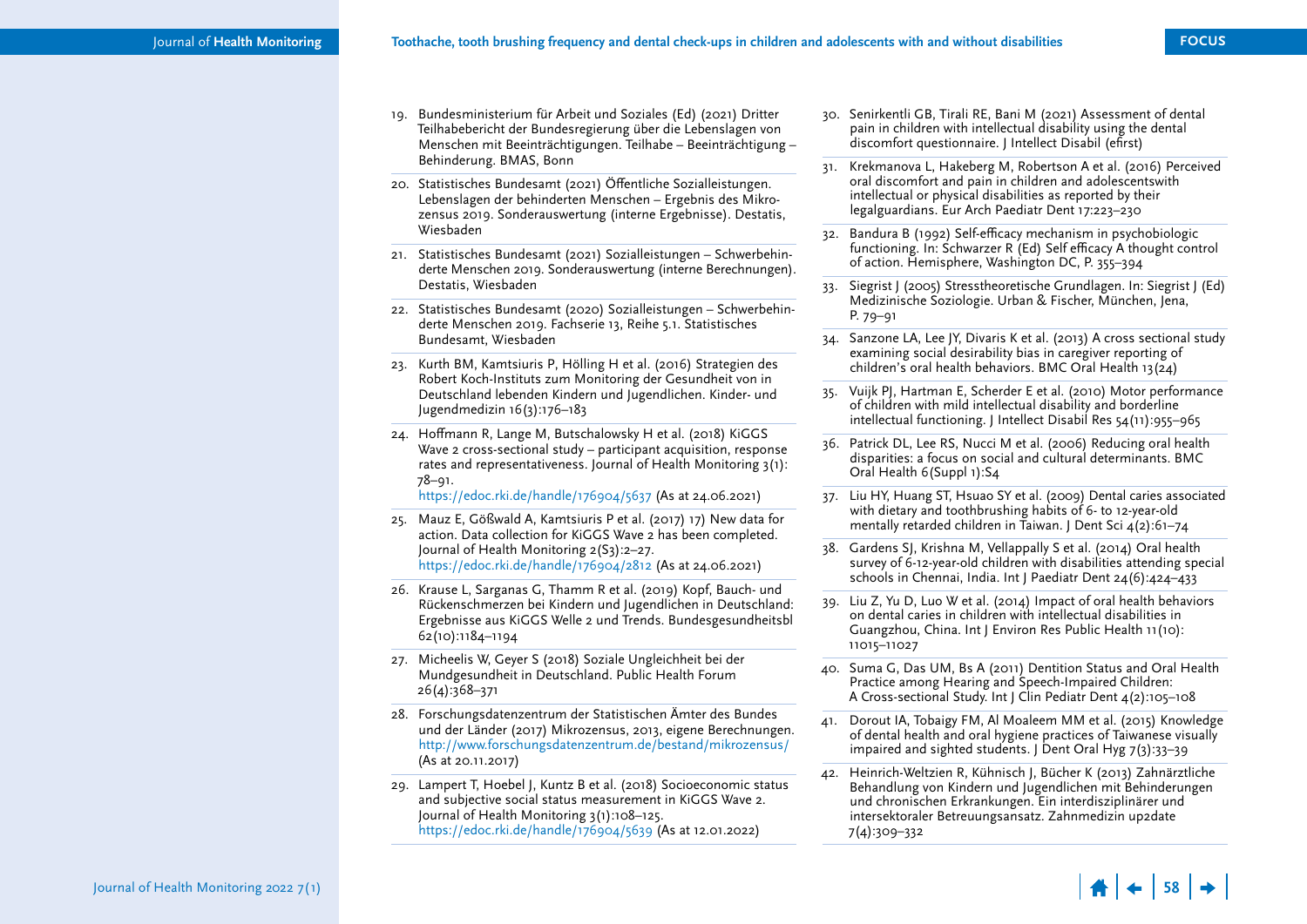$\frac{4}{1}$   $\div$  59  $\rightarrow$ 

- 43. Ohlmeier C, Frick J, Prütz F et al. (2014) Nutzungsmöglichkeiten von Routinedaten der Gesetzlichen Krankenversicherung in der Gesundheitsberichterstattung des Bundes. Bundesgesundheitsbl 57(4):464–472
- 44. Schmidt P, Fricke O, Schulte AG (2021) Aufsuchende zahnärzt liche Versorgung von Kindern und Jugendlichen mit Pflegegrad oder Eingliederungshilfe – eine Auswertung von Abrechnungs daten der KZBV. Gesundheitswesen
- 45. Jain S, Debbarma S, Jain D (2016) Bias in Dental Research/ Dentistry. Annals of International Medical and Dental Researc  $2(5):5-9$
- 46. Kassenzahnärztliche Bundesvereinigung (KZBV), Bundeszahn ärztekammer (BZÄK) (2014) Frühkindliche Karies vermeiden. Ein Konzept zur zahnmedizinischen Prävention bei Kleinkindern. <https://www.kzbv.de/fruehkindliche-karies-vermeiden.840.de.html> (As at 09.09.2021)
- 47. Zhou N, Wong HM, McGrath C (2019) The Impact of Adaptive Functioning and Oral Hygiene Practices on Observed Tooth-Brushing Performance Among Preschool Children with Special Health Care Needs. Matern Child Health J 23(12):1587–1594
- 48. Lamba R, Rajvanshi H, Sheikh Z et al. (2015) Oral Hygiene Needs of Special Children and the Effects of Supervised Tooth Brushing. Int J Sci Study 3(5):30–35
- 49. Liu HY, Chen CC, Hu WC et al. (2010) The impact of dietary and tooth-brushing habits to dental caries of special school children with disability. Res Dev Disabil 31(6):1160–1169
- 50. Wilson NJ, Lin Z, Villarosa A et al. (2019) Countering the poor oral health of people with intellectual and developmental disability: a scoping literature review. BMC Public Health 19(1):1530
- 51. Prütz F, Lange C (2016) Daten zu Behinderung und Teilhabe in Deutschland. Anforderungen, Auswertungsmöglichkeiten und Ergebnisse. Bundesgesundheitsbl 59(9):1103–1116